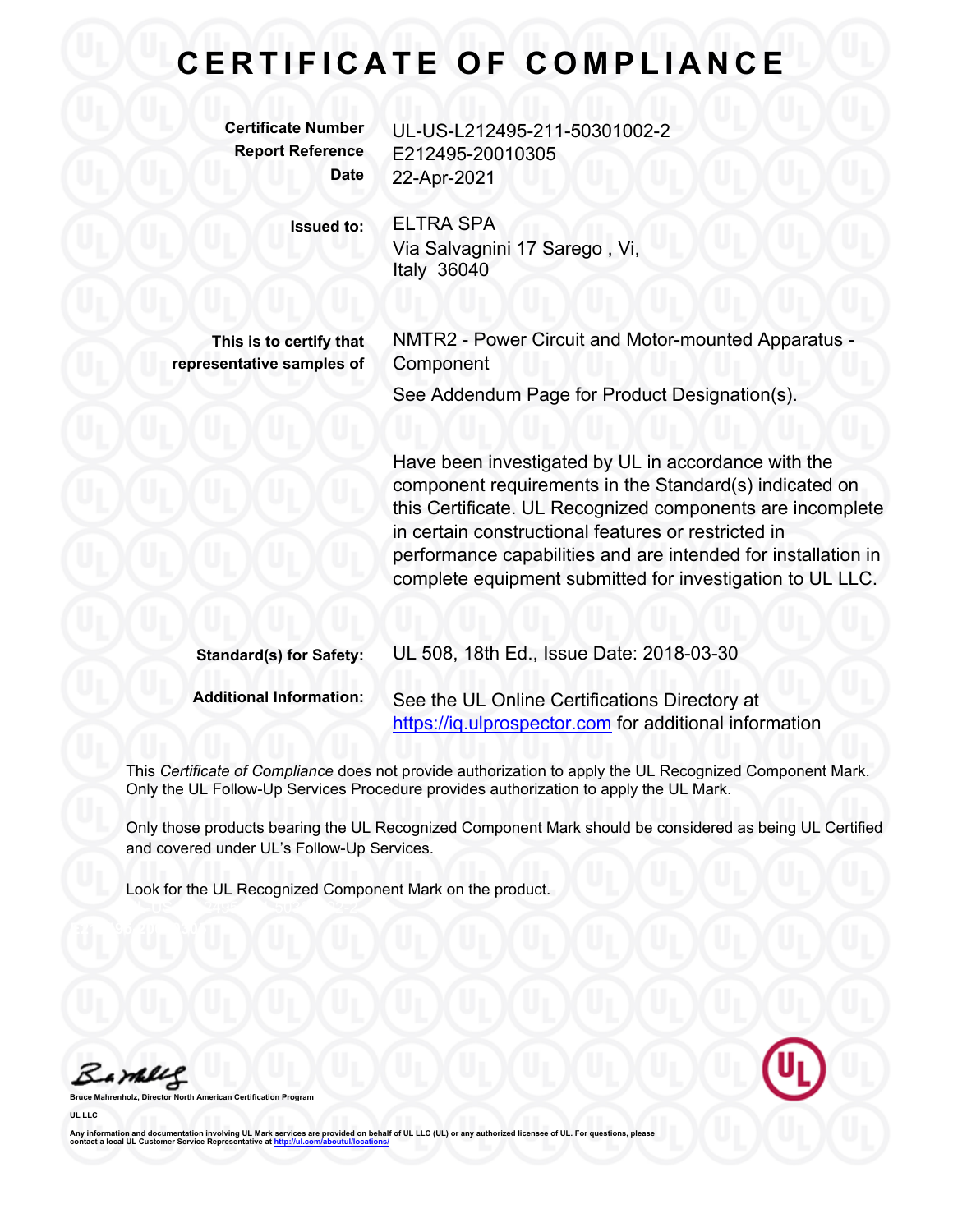## **CERTIFICATE OF COMPLIANCE**

**Certificate Number** UL-US-L212495-211-50301002-2 **Report Reference** E212495-20010305 **Date** 22-Apr-2021

This is to certify that representative samples of the product as specified on this certificate were tested according to the current UL requirements

| Model                                                     | <b>Category Description</b>       |
|-----------------------------------------------------------|-----------------------------------|
| E, R, X, may be followed by up to three letters, followed | Incremental and absolute encoders |
| by alphanumeric code.                                     |                                   |

Barbles

**Bruce Mahrenholz, Director North American Certification Program**

**UL LLC**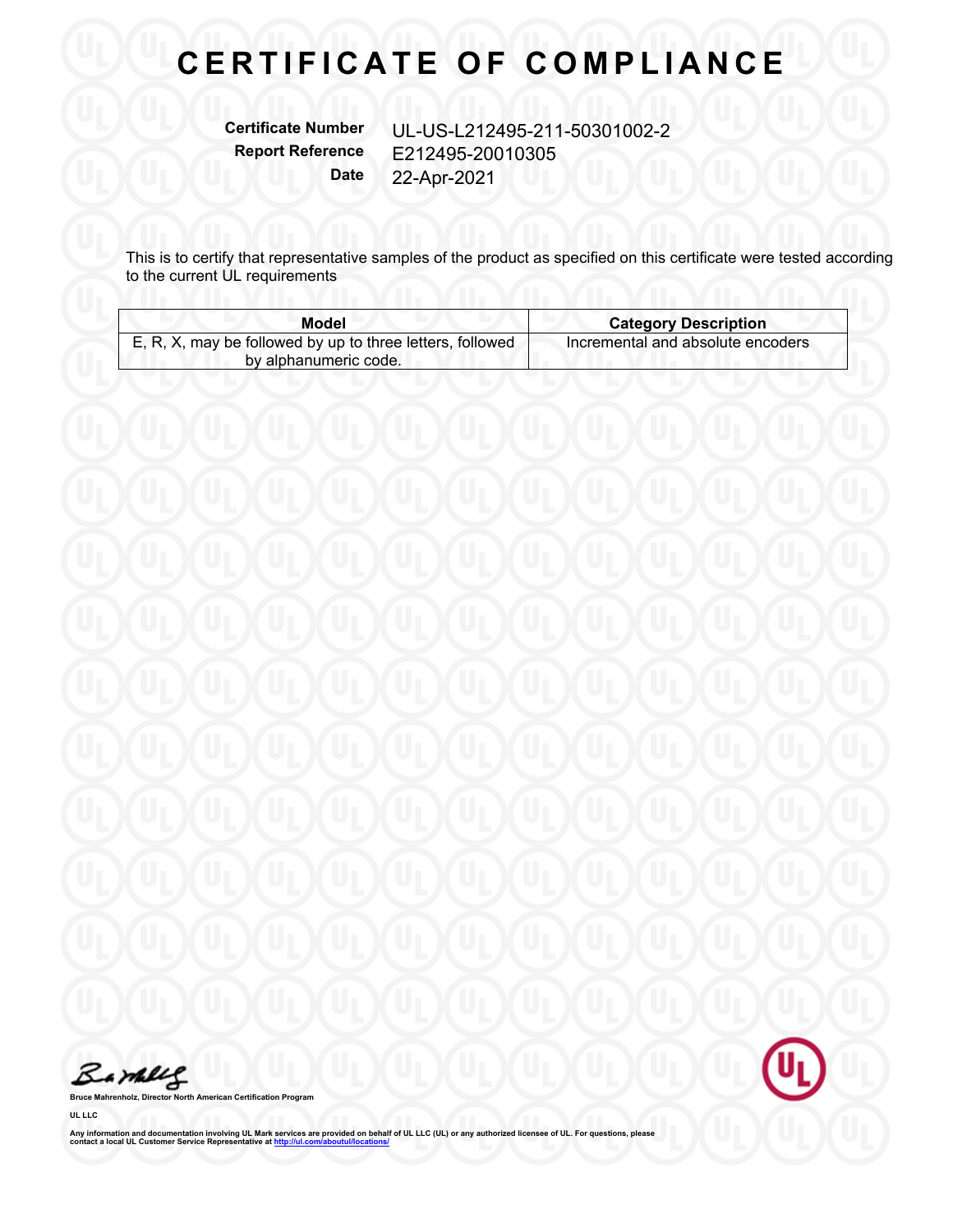## **C E R T I F I C A T E O F C O M P L I A N C E**

**Certificate Number** UL-CA-L212495-411-50301002-1-3 **Report Reference** E212495-20010305 **Date** 22-Apr-2021

**Issued to:** ELTRA SPA

Via Salvagnini 17 Sarego , Vi, Italy 36040

**This is to certify that representative samples of** NMTR8 - Power Circuit and Motor-mounted Apparatus Certified for Canada - Component

See Addendum Page for Product Designation(s).

Have been investigated by UL in accordance with the component requirements in the Standard(s) indicated on this Certificate. UL Recognized components are incomplete in certain constructional features or restricted in performance capabilities and are intended for installation in complete equipment submitted for investigation to UL LLC.

| <b>Standard(s) for Safety:</b> | CSA C22.2 NO. 14-18, 13th Ed., Issue Date: 2018-03-01                                                   |
|--------------------------------|---------------------------------------------------------------------------------------------------------|
| <b>Additional Information:</b> | See the UL Online Certifications Directory at<br>https://iq.ulprospector.com for additional information |

This *Certificate of Compliance* does not provide authorization to apply the UL Recognized Component Mark. Only the UL Follow-Up Services Procedure provides authorization to apply the UL Mark.

Only those products bearing the UL Recognized Component Mark should be considered as being UL Certified and covered under UL's Follow-Up Services.

Look for the UL Recognized Component Mark on the product.

Bambles

**Bruce Mahrenholz, Director North American Certification Program UL LLC**